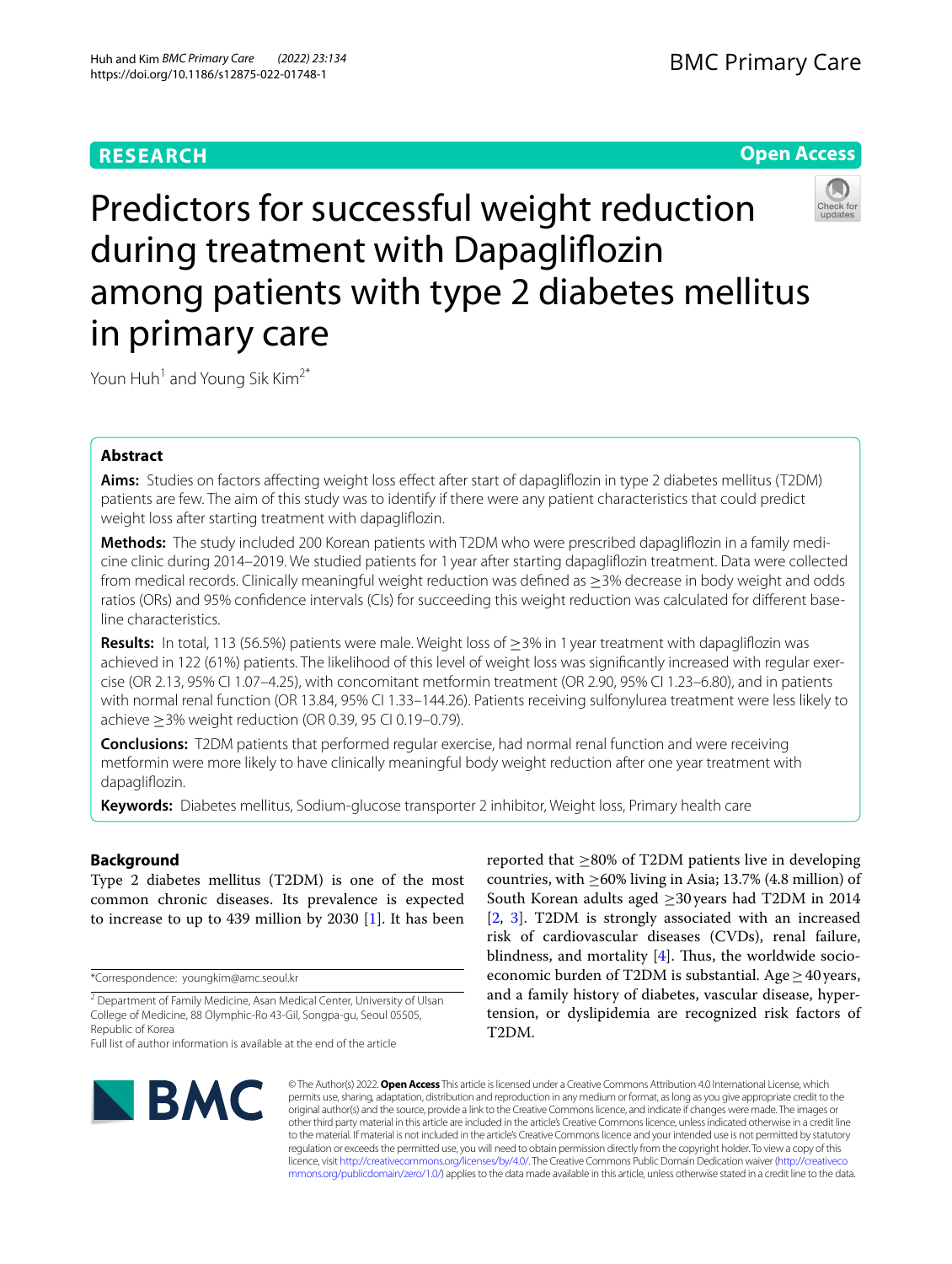Weight loss by lifestyle changes is the frst-line therapy for T2DM because of the expected improvement in glycemic control and other associated risk factors [\[5](#page-6-4)]. T2DM patients who have lost weight are more likely to achieve the target glycated hemoglobin (HbA1c) values than those who maintained or gained weight  $[6]$  $[6]$ . The results of a meta-analysis on the efect of weight loss on lifestyle modifcations in obese T2DM patients revealed that a weight loss of  $>5\%$  significantly improved their fasting blood glucose, lipid levels, and blood pressure (BP) [[7\]](#page-6-6). A weight loss of 3% is efective in improving blood pressure, fasting blood glucose, and cholesterol [[8\]](#page-6-7). The microvascular complications of T2DM include retinopathy, nephropathy, and peripheral and autonomic neuropathy. The risk of developing these complications is associated not only with the duration of DM, blood glucose control, and BP, but also with obesity [[9,](#page-6-8) [10](#page-6-9)].

There are many pharmacotherapeutic options available for controlling glycemia in patients with T2DM. Sodium glucose co-transporter 2 (SGLT2) inhibitors are oral glucose-lowering drugs associated with weight reduction  $[11]$  $[11]$ . Therefore, they are a useful option for overweight T2DM patients. Dapaglifozin was one of the frst SGLT2 inhibitors introduced in Korea.

However, studies on the efects of dapaglifozin on weight loss in T2DM patients in primary care settings are still few. In addition, there is a lack of studies on primary care patients who may beneft more from dapagliflozin treatment in terms of its weight loss effects. Thus, this study aimed to investigate to find predictors for  $\geq$ 3% weight loss during treatment with dapaglifozin among Korean patients with T2DM seeking primary care treatment in Korea.

## **Methods**

## **Data source and study population**

A total of 433 Korean adults who were prescribed dapaglifozin at the Department of Family Medicine in Asan Medical Center between January 1, 2014, and April 30, 2019, were enrolled in the study. The exclusion criteria were as follows: patients with missing data  $(n = 72)$ , those admitted to other departments such as internal medicine  $(n = 65)$ , and those whose duration of treatment with dapagliflozin was  $\langle 1 \rangle$  year ( $n = 96$ ). Finally, 200 participants (113 men and 87 women) were included in the study.

This study adhered to the principles of the Declaration of Helsinki. The Institutional Review Board of Asan Medical Center approved our study [No. AMC-IRB 2020– 0824]. The requirement for informed consent was waived by the Institutional Review Board of Asan Medical Center because of the retrospective nature of the study.

## **Covariates**

Participants' general characteristics, including sex, age, concomitant medications, comorbid diseases, lifestyle, vital signs, laboratory examinations, and anthropometry, were obtained from their medical records (Asan Biomedical Research Environment) and analyzed.

The patients' age at initiation of dapagliflozin was annotated, and height was measured to the nearest 0.1 cm using a stadiometer (SECA 225, Hamburg, Germany). Body weight was measured to the nearest 0.1 kg using a balance scale (GL-6000-20, Cas, Yangju, Korea) with the participants wearing a lightweight gown or underwear. A signifcant weight loss was defned as ≥3% decrease in body weight after 1 year of dapaglifozin treatment. On the other hand, when the weight reduction was < 3%, we considered it as no change in body weight. An increase in body weight of > 3% was termed as weight gain. Body mass index (BMI) was calculated by dividing the patients' weight (kg) by the square of their height (m). Next, we divided the participants into BMI quartile groups, and the cutoffs were 26.40, 27.88, and  $30.11 \text{ kg/m}^2$ . Lifestyle-related factors such as alcohol consumption, smoking, and exercise habits were evaluated using a self-reported questionnaire, which was constructed by the authors. This was completed by the patients on their frst visit. Using this questionnaire, the patients' alcohol consumption was assessed. They were asked whether they drank alcohol, and the frequency of alcohol consumption per week, and the number of alcoholic drinks consumed per day were evaluated. Men who consumed  $\geq 2$  drinks per day and women who consumed  $\geq$ 1 drink per day were referred to as heavy alcohol drinkers [[12](#page-6-11)]. Patients were classifed based on their smoking history as non-smokers or current smokers. Moreover, regular exercise was also included in the questionnaire. Regular exercise was defined as exercising  $\geq$ 3 times per week. Information on pertinent medical history, such as hypertension, dyslipidemia, and cardiovascular diseases, based on the medication prescribed in Asan Medical Center was collected. In addition, information regarding the use of other antihyperglycemic agents, such as metformin and sulfonylurea (SU), was collected.

Blood samples were obtained after an overnight fast, and serum levels of glucose, HbA1c, and creatinine were measured. The estimated glomerular filtration rate (eGFR) was calculated using the following formula developed in the Modifcation of Diet in Renal Disease study: eGFR=175 × serum creatinine<sup>-1.154</sup> × age<sup>-0.203</sup> (multiplied by 0.742 in women) [[13\]](#page-6-12). Abnormal renal function was defined as  $eGFR < 60$  mL/min/1.73 m<sup>2</sup>, and normal renal function was defined as eGFR  $\geq 60$  mL/  $min/1.73 m<sup>2</sup>$ .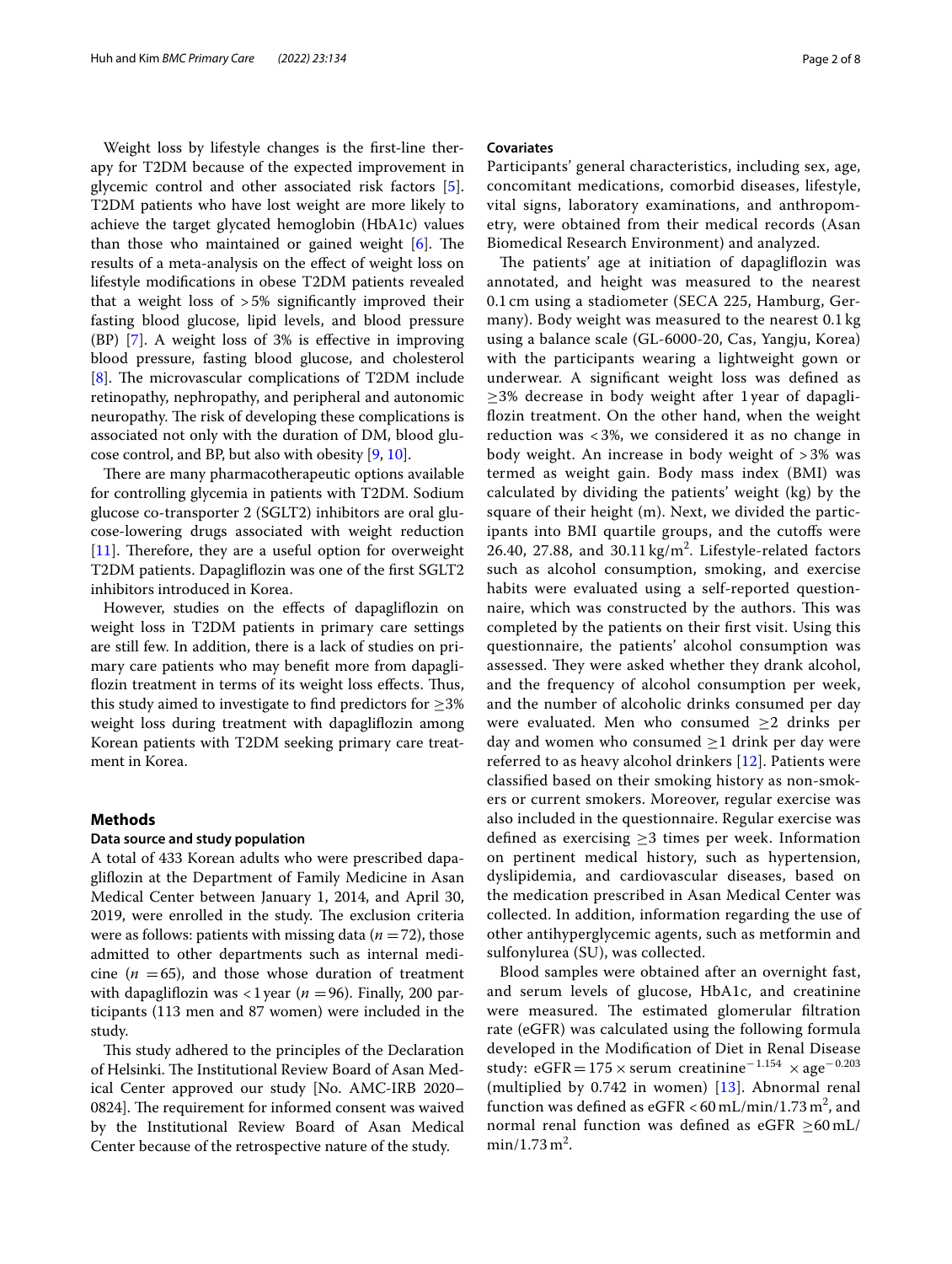### **Statistical analysis**

Statistical analyses were conducted using SPSS v. 24.0 (IBM Corp., Armonk, NY, USA). Baseline characteristics of the study participants are presented as mean  $\pm$  standard deviation for continuous variables and number (percentage) for categorical variables. The values were compared using analysis of variance for continuous variables and chi-squared test for categorical variables. A paired T-test was performed to confrm the change in body weight, BMI, and fasting glucose and HbA1c levels before and after the use of dapaglifozin. We conducted a multivariable logistic regression analysis and calculated the odds ratio (OR) and 95% confdence intervals (CIs), and multivariable logistic regression analysis was performed to evaluate the factors associated with a weight loss of ≥3%. Model 1 was unadjusted, and model 2 was adjusted for age, sex, alcohol consumption, smoking status, physical activity, hypertension, dyslipidemia, CVD, metformin, SU, and renal function. A *p-*value *<*0.05 was considered statistically signifcant.

## **Results**

## **Baseline characteristics**

Table [1](#page-2-0) shows the participants' baseline characteristics. Among the 200 participants, 113 (56.5%) were men. The mean age was 60.9years, mean BMI was 28.1kg/m2 and the mean HbA1c and fasting blood glucose levels were 7.75% and 158.41mg/dL respectively. Mean eGFR was 89.6mL/min/1.73m2. Females were slightly older or 63.3years vs. 59.0 years for males and had higher fasting glucose level  $(154.1 \text{ vs } 131.8 \text{ mg/dL})$ . The proportion of current smokers, heavy drinkers, and patients who regularly exercised was 21.0, 32.5, and 33.5%, respectively; these proportions were higher in men than in women. The rates of hypertension, dyslipidemia, and CVD were 75.5, 91.5, and 3.5%, respectively, and there was no difference between men and women. The proportion of patients taking metformin and SU was 78.5 and 40.0%, respectively, and there was no diference between men and women.

## **Mean change from baseline in body weight, BMI, and fasting blood glucose and HbA1c levels**

Table [2](#page-3-0) shows the mean change from baseline in body weight, BMI, fasting blood glucose and HbA1c levels. After 1 year of treatment with dapaglifozin, participants' mean body weight decreased from 74.76 kg to 71.37 kg (*p* < 0.001), and BMI decreased from 27.95 to  $27.02 \text{ kg/m2}$  ( $p < 0.001$ ). Additionally, the mean fasting blood glucose and HbA1c levels decreased from 150.88 mg/dL and 7.33% to 136.93 mg/dL and 7.22%, respectively ( $p < 0.001$ ). The reductions in body weight, BMI, and fasting blood glucose were statistically signifcant following the use of dapaglifozin in the total

## <span id="page-2-0"></span>**Table 1** Demographic profle and baseline characteristics of the study participants

**Total (***n* =**200) Male (***n* =**113) Female (***n* =**87)** Age (years) **Mean (SD)** 60.89±10.08 59.03±9.99 63.31±9.73 Weight (kg) Mean (SD) 73.77±11.70 78.23±11.39 67.97±9.37 Height (cm) Mean (SD) 162.40±8.92 168.11±6.40 154.98±5.67 BMI  $(kq/m<sup>2</sup>)$ (SD)  $Mean(SD)$  28.05 $\pm$ 2.96 27.90 $\pm$ 2.65 28.26 $\pm$ 3.33 BMI ( $\text{kg/m}^2$ ) ) Lower quartile 26.40 26.15 26.50 Median 27.88 27.64 28.40 Upper quartile 30.11 30.11 29.73 30.46 HbA1c (%) 6. Mean (SD) 6. Mean (SD) 7.75±1.11 7.77±1.13 7.74±1.10 Glucose (mg/dL) Mean (SD) 158.41±45.93 131.77±51.36 154.05±37.58 GFR (mL/min/1.73 m<sup>2</sup>) ) Mean (SD) 89.60±15.56 89.54±16.12 89.67±14.89 Smoking status **Smoker** Current smoker **42 (21.0%)** 39 (34.5%) 39 (34.5%) 3 (3.4%) Alcohol consumption Heavy drinker 65 (32.5%) 55 (48.7%) 10 (11.5%) Exercise 23 (26.4%) Regular exercise 67 (33.5%) 44 (38.9%) 23 (26.4%) Comorbidity Hypertension 151 (75.5%) 88 (77.9%) 63 (72.4%) Dyslipidemia 183 (91.5%) 101 (89.4%) 82 (94.3%)  $\text{CVD}$  7 (3.5%) 7 (3.5%) 7 (6.2%) 7 (6.2%) 0 (0%) Co-DM medication Metformin 157 (78.5%) 92 (81.4%) 65 (74.7%) Sulfonylurea 80 (40.0%) 43 (38.1%) 37 (42.5%)

Data are presented as mean  $\pm$  SD or number (percent)

*Abbreviations*: *SD* Standard deviation, *BMI* Body mass index, *HbA1c* Glycated hemoglobin, *GFR* Glomerular fltration rate, *CVD* Cardiovascular disease, *DM* Diabetes mellitus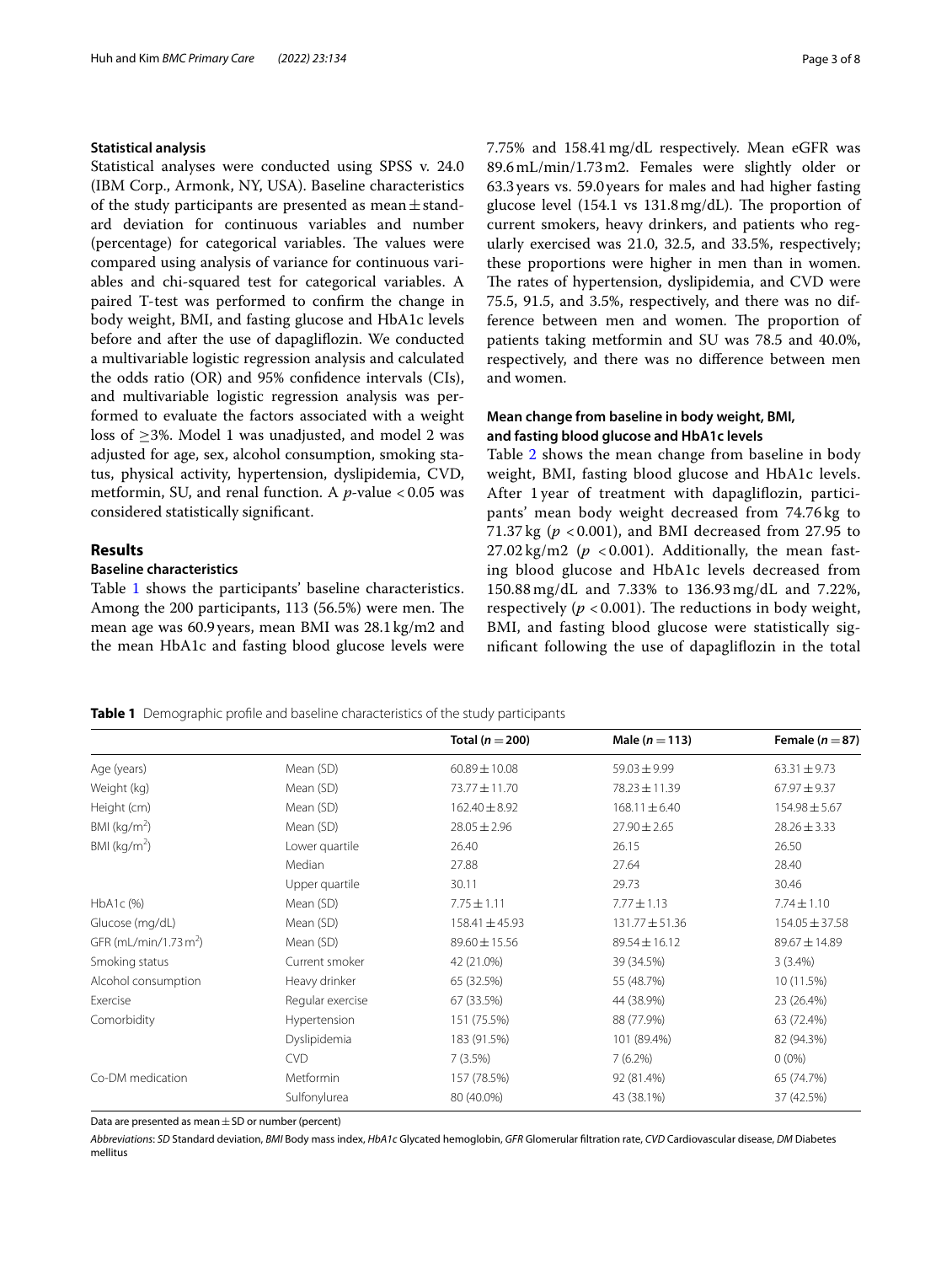|                  |                           | Total ( $n = 200$ ) |           | Male ( $n = 113$ ) |        |       | Female ( $n = 87$ ) |        |           |         |
|------------------|---------------------------|---------------------|-----------|--------------------|--------|-------|---------------------|--------|-----------|---------|
|                  |                           | M                   | <b>SD</b> | <i>p</i> -value    | M      | SD    | <i>p</i> -value     | M      | <b>SD</b> | p-value |
| Body weight (kg) | Start of treatment        | 74.76               | 16.72     | < 0.001            | 80.34  | 19.01 | 0.005               | 67.53  | 9.08      | < 0.001 |
|                  | After 1 year of treatment | 71.37               | 10.59     |                    | 75.98  | 9.17  |                     | 65.39  | 9.28      |         |
| BMI ( $kg/m2$ )  | Start of treatment        | 27.95               | 2.96      | < 0.001            | 27.85  | 2.72  | < 0.001             | 28.09  | 3.25      | < 0.001 |
|                  | After 1 year of treatment | 27.02               | 3.07      |                    | 26.90  | 2.81  |                     | 27.18  | 3.40      |         |
| Glucose (mg/dL)  | Start of treatment        | 150.88              | 29.74     | < 0.001            | 151.56 | 28.26 | < 0.001             | 150.00 | 31.71     | < 0.001 |
|                  | After 1 year of treatment | 136.93              | 24.10     |                    | 139.10 | 24.79 |                     | 134.11 | 23.00     |         |
| HbA1c (%)        | Start of treatment        | 7.33                | 0.83      | 0.037              | 7.29   | 0.75  | 0.234               | 7.38   | 0.92      | 0.076   |
|                  | After 1 year of treatment | 7.22                | 0.77      |                    | 7.21   | 0.79  |                     | 7.24   | 0.75      |         |

## <span id="page-3-0"></span>**Table 2** Mean changes from baseline in body weight, BMI, fasting blood glucose, and HbA1c levels

*Abbreviations*: *HbA1c* Glycated hemoglobin, *BMI* Body mass index, *SD* Standard deviation

population as well as in the male and female subgroups. The reductions in HbA1c were not statistically significant in the male and female subgroups.

# **Factors associated with weight loss after dapaglifozin use**

Table [3](#page-3-1) describes the population that achieved a weight loss of ≥3% after 1 year of dapaglifozin treatment. Sixty-one percent of the participants had weight

## <span id="page-3-1"></span>**Table 3** Factors associated with weight loss after dapagliflozin use

|                               |                                           | weight loss of $\geq$ 3%<br>$(N = 122)$ | p-value |
|-------------------------------|-------------------------------------------|-----------------------------------------|---------|
| Sex                           | Male                                      | 71 (62.8%)                              | 0.55    |
|                               | Female                                    | 51 (58.6%)                              |         |
| <b>BMI</b>                    | Q1                                        | 29 (58.0%)                              | 0.71    |
|                               | Q2                                        | 28 (56.0%)                              |         |
|                               | Q <sub>3</sub>                            | 32 (65.3%)                              |         |
|                               | Q <sub>4</sub>                            | 33 (64.7%)                              |         |
| Alcohol consumption           | Heavy drinker <sup>a</sup> $(-)$          | 79 (58.5%)                              | 0.30    |
|                               | Heavy drinker <sup>a</sup> (+)            | 43 (66.2%)                              |         |
| Smoking status                | Non-smoker                                | 98 (62.0%)                              | 0.56    |
|                               | Current smoker                            | 24 (57.1%)                              |         |
| Regular exercise <sup>b</sup> | No                                        | 74 (55.6%)                              | 0.03    |
|                               | Yes                                       | 48 (71.6%)                              |         |
| Hypertension                  | No                                        | 30 (61.2%)                              | 0.97    |
|                               | Yes                                       | 92 (60.9%)                              |         |
| Dyslipidemia                  | No                                        | 12 (70.6%)                              | 0.40    |
|                               | Yes                                       | 110 (60.1%)                             |         |
| <b>CVD</b>                    | No                                        | 117 (60.6%)                             | 0.57    |
|                               | Yes                                       | 5 (71.4%)                               |         |
| Metformin                     | No                                        | 23 (53.5%)                              | 0.25    |
|                               | Yes                                       | 99 (63.1%)                              |         |
| Sulfonylurea                  | No                                        | 79 (65.8%)                              | 0.09    |
|                               | Yes                                       | 43 (53.8%)                              |         |
| Renal function                | eGFR < 60 mL/min/1.73 m <sup>2</sup>      | 1(16.7%)                                | 0.02    |
|                               | eGFR $\geq$ 60 mL/min/1.73 m <sup>2</sup> | 121 (62.4%)                             |         |
|                               |                                           |                                         |         |

Data are presented as number (percent)

 $^{\rm a}$  Heavy drinker was defined as men who consumed  $\geq$ 2 drinks per day or women who consumed  $\geq$ 1 drink per day

<sup>b</sup> Regular exercise was defined as exercising three or more times per week

*Abbreviations*: *BMI* Body mass index, *HbA1c* Glycated hemoglobin, *GFR* Glomerular fltration rate, *CVD* Cardiovascular disease, *DM* Diabetes mellitus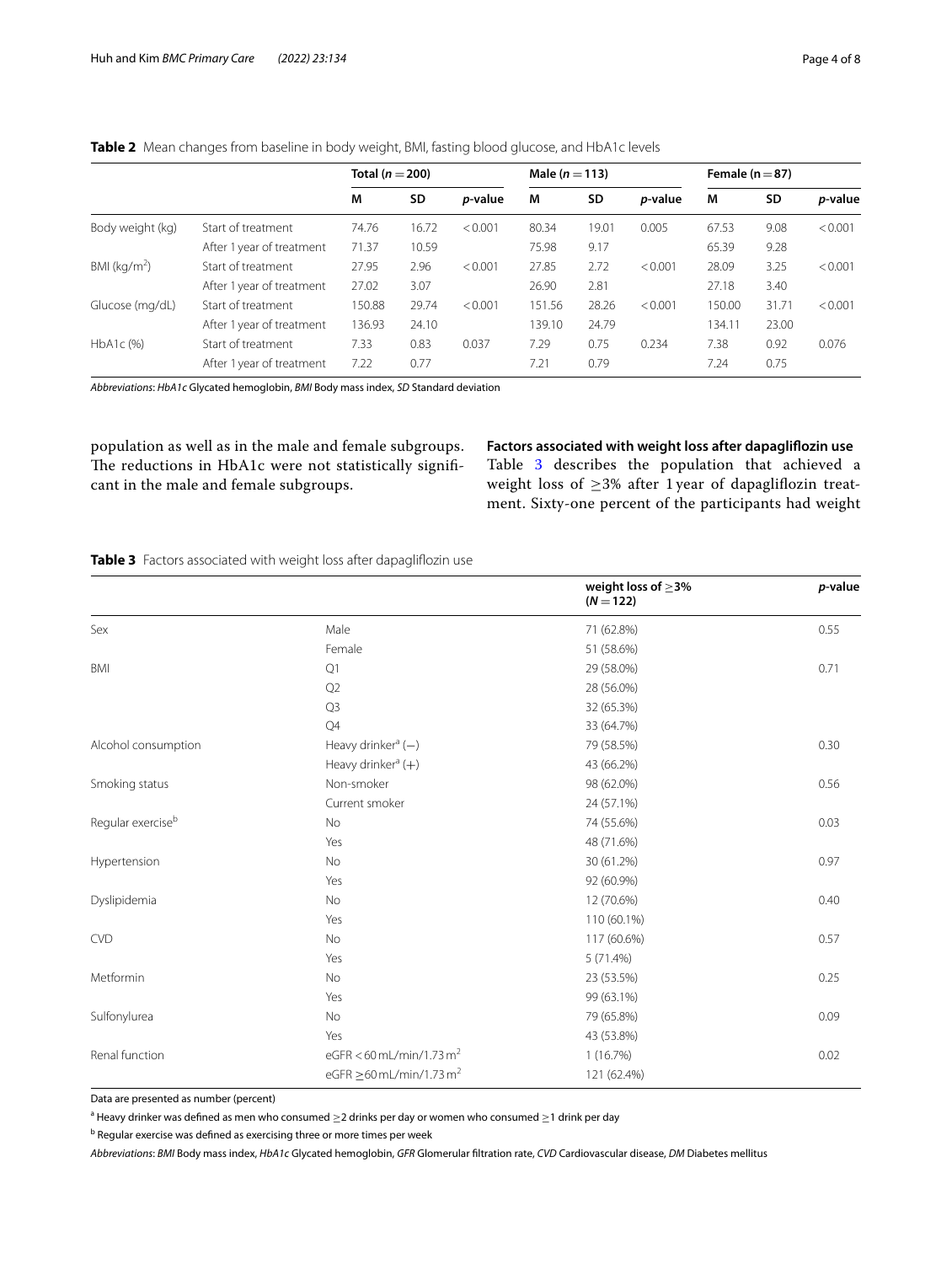reduction of  $\geq$ 3%. This level of weight reduction was signifcantly more likely to happen in patients who exercised regularly or had normal kidney function.

Table [4](#page-4-0) shows the factors analyzed for association with weight loss of  $\geq$ 3% after 1 year of dapagliflozin administration. The likelihood achieving this level of weight loss was signifcantly higher with regular exercises (OR: 2.16, 95% CI: 1.07–4.36 in model 2), in patients receiving metformin treatment (OR: 2.90, 95% CI: 1.23–6.80 in model 2), and in patients with normal renal (OR: 13.84, 95% CI: 1.33–144.26 in model 2). On the other hand, this was signifcantly less likely to happen in patients who took SU (OR: 0.39, 95% CI: 0.19– 0.79 in model 2). Age, sex, BMI, alcohol consumption status, smoking status, hypertension, dyslipidemia, and

CVD were not associated with weight loss after dapaglifozin use.

## **Discussion**

Our study showed that when starting dapaglifozin treatment, patients that exercised regularly, had normal kidney function or were treated with metformin were more likely to have a clinically meaningful weight reduction after start of dapaglifozin treatment. On the other hand, patients treated with sulfonylurea were less likely to do so. These results could help physicians choose the appropriate DM medication for these patients.

Obesity is an independent risk factor for hypertension and dyslipidemia, as well as CVD, which is the major cause of death in patients with T2DM. Weight loss is

<span id="page-4-0"></span>

| <b>Table 4</b> A logistic regression analysis for predictors of $\geq$ 3% weight loss |
|---------------------------------------------------------------------------------------|
|---------------------------------------------------------------------------------------|

|                               |                                        | Model 1             | Model 2              |
|-------------------------------|----------------------------------------|---------------------|----------------------|
|                               |                                        | OR (95% CI)         | OR (95% CI)          |
| Age                           | Per 1 year                             | $0.99(0.96 - 1.01)$ | $1.01(0.97 - 1.04)$  |
| Sex                           | Male                                   | $1$ (ref.)          | $1$ (ref.)           |
|                               | Female                                 | $0.84(0.47 - 1.49)$ | $1.08(0.52 - 2.24)$  |
| <b>BMI</b>                    | Q1                                     | $1$ (ref.)          | $1$ (ref.)           |
|                               | Q2                                     | $0.92(0.42 - 2.04)$ | $0.72(0.29 - 1.76)$  |
|                               | Q <sub>3</sub>                         | $1.36(0.60 - 3.07)$ | $0.73(0.30 - 1.76)$  |
|                               | Q4                                     | $1.33(0.60 - 2.96)$ | $1.14(0.47 - 2.81)$  |
| Alcohol consumption           | Heavy drinker <sup>a</sup> $(-)$       | $1$ (ref.)          | $1$ (ref.)           |
|                               | Heavy drinker <sup>a</sup> $(+)$       | $1.39(0.75 - 2.57)$ | $1.35(0.65 - 2.80)$  |
| Smoking status                | Non-smoker                             | $1$ (ref)           | $1$ (ref.)           |
|                               | Current smoker                         | $1.23(0.61 - 2.44)$ | $1.09(0.46 - 2.55)$  |
| Regular exercise <sup>b</sup> | No                                     | $1$ (ref)           | $1$ (ref.)           |
|                               | Yes                                    | 2.01 (1.07-3.79)    | 2.16 (1.07-4.36)     |
| Hypertension                  | No                                     | $1$ (ref)           | $1$ (ref.)           |
|                               | Yes                                    | $0.99(0.51 - 1.91)$ | $0.90(0.42 - 1.90)$  |
| Dyslipidemia                  | <b>No</b>                              | $1$ (ref)           | $1$ (ref.)           |
|                               | Yes                                    | $0.63(0.21 - 1.86)$ | $0.65(0.20 - 2.09)$  |
| <b>CVD</b>                    | <b>No</b>                              | $1$ (ref)           | $1$ (ref.)           |
|                               | Yes                                    | $1.62(0.31 - 8.58)$ | $1.69(0.23 - 12.30)$ |
| Metformin                     | <b>No</b>                              | $1$ (ref)           | $1$ (ref.)           |
|                               | Yes                                    | $1.48(0.75 - 2.93)$ | 2.90 (1.23-6.80)     |
| Sulfonylurea                  | No                                     | $1$ (ref)           | $1$ (ref.)           |
|                               | Yes                                    | $0.60(0.34 - 1.08)$ | $0.39(0.19 - 0.79)$  |
| Renal function                | eGFR < 60 mL/min/1.73 m <sup>2</sup>   | $1$ (ref)           | $1$ (ref.)           |
|                               | eGFR $>$ 60 mL/min/1.73 m <sup>2</sup> | 8.29 (0.95-72.34)   | 13.84 (1.33-144.26)  |

Values were calculated by multivariable linear regression analyses

Model 1 was unadjusted

Mod1 2 was adjusted for age, sex, BMI, alcohol consumption status, smoking status, physical activity, hypertension, dyslipidemia, CVD, metformin, sulfonylurea, and renal function

 $^{\rm a}$  Heavy drinker was defined as men who consumed  $\geq$ 2 drinks per day or women who consumed  $\geq$ 1 drink per day

<sup>b</sup> Regular exercise was defined as exercising three or more times per week

*Abbreviations*: *OR* Odds ratio, *CI* Confdence interval, *BMI* Body mass index, *CVD* Cardiovascular disease, *GFR* Glomerular fltration rate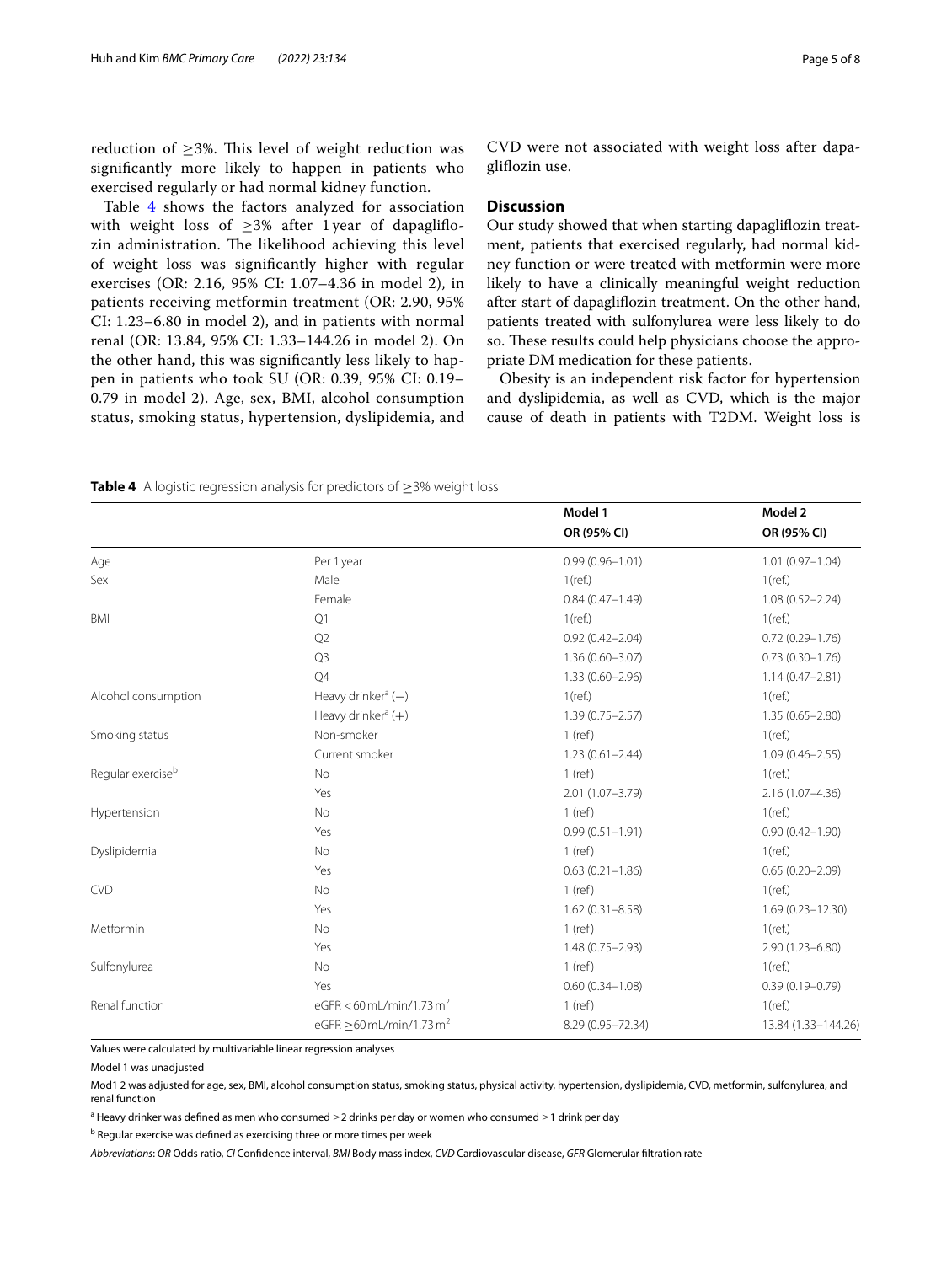considered key in T2DM management because it leads to a potential reduction in blood glucose levels. In addition, weight loss can have an impact on other health problems commonly associated with T2DM, thereby reducing the need for medications, not only for hyperglycemia but also for hypertension and hyperlipidemia [[14\]](#page-6-13). In a prospective analysis of 4970 overweight individuals with DM who underwent a 12-year follow-up, those with weight loss had a 25% reduction in total mortality and a 28% reduction in CVD- and diabetes mellitus-related mortality compared with individuals who reported no changes in weight [\[15\]](#page-6-14). Although the role of weight loss in reducing the potential risk of complications in T2DM is unclear, there is evidence of the benefcial efects of weight loss in reducing proteinuria in overweight and obese patients. In patients with non-diabetic renal disease with nephropathy, a weight loss of approximately 4% of the initial body weight is associated with a  $31.2% \pm 37%$  decrease of proteinuria from the baseline value [\[16\]](#page-6-15). Weight loss could improve the quality of life of T2DM patients and common comorbidities, such as obstructive sleep apnea and depression [\[17](#page-7-0)[–19\]](#page-7-1).

Many T2DM patients have problems of weight gain, secondary to intake of drugs such as SUs, insulin, glinides, and thiazolidinediones [\[20](#page-7-2), [21\]](#page-7-3). Most of the other classes of antihyperglycemic agents are body-weight neutral, besides orally administered SGLT2 inhibitors, and subcutaneously administered GLP-1 receptor agonists and amylin agonists, which are associated with weight loss  $[21]$  $[21]$ . The administration of an SGLT2 inhibitor improves glycemic control and reduces body weight, fat mass, and adipose tissue volume [[22](#page-7-4)[–24](#page-7-5)]. Dapaglifozin, an SGLT2 inhibitor widely used in clinical practice, exerts its glucose-lowering efects by inhibiting the SGLT2 protein in the proximal tubule of the kidney, resulting in the excretion of glucose and extra calories into the urine [\[25](#page-7-6)]. In individuals with T2DM who received dapaglifozin doses between 2.5 and 20mg, the 24-hr glucose excretion after 1 and 14days ranged from 38g to 77g and from 42g to 73g, respectively  $[26]$  $[26]$ . The use of SGLT2 inhibitors alone has been known to reduce HbA1c by 0.5–1%. However, the participants in our study had decreased HbA1c by 0.11%, which is thought to be less efective in reducing HbA1c by using SGLT2 inhibitors in overweight or obese patients with poor control of T2DM. Some studies showed that dapaglifozin is efective in reducing HbA1c, body weight, and blood pressure in a real-world primary care setting in UK [\[27](#page-7-8)] and Germany [\[28\]](#page-7-9). T2DM patients frequently exhibit increased ectopic fat accumulation [\[29](#page-7-10)] and a progressive decline in muscle mass and quality [\[30\]](#page-7-11), and it is by fat mass reduction that treatment with SGLT2 inhibitors reduces body weight [\[22\]](#page-7-4). One study showed that the weight loss caused by dapaglifozin in T2DM patients is primarily the result of a reduction in fat mass than lean mass  $[31]$  $[31]$ . SGLT2 inhibitors induce gluconeogenesis, lipolysis, and increase glucagon levels [[32,](#page-7-13) [33](#page-7-14)], which may also contribute to fat mass reduction. This might positively affect the patients' quality of life, treatment satisfaction, and motivation for the continuation of anti-diabetic therapy [\[34](#page-7-15)].

Regular exercise, renal function, and metformin use were associated with weight loss after dapaglifozin treatment. Exercise contributes to weight loss, improves blood glucose control in T2DM, reduces cardiovascular risk factors, and improves general well-being [\[35](#page-7-16)]. The mechanism of action of dapagliflozin is dependent on renal function. Clinical trials with dapaglifozin have been primarily conducted in patients with normal renal function or those with mild renal impairment [\[36](#page-7-17)], because the efficacy of dapagliflozin is reduced in patients with signifcant renal impairment. In addition, urinary glucose excretion decreased with increasing renal impairment and correlated with decreased GFR and renal clearance  $[37]$  $[37]$ . In our study, we found that the effect of dapaglifozin on weight loss was better in patients with normal renal function than in those with decreased renal function. In our study, there were only a few patients with decreased renal function due to the small number of participants, and the interpretation of the results was limited accordingly. In the future, large-scale research is needed. When metformin was prescribed alone, there was no weight loss efect. However, when dapaglifozin was prescribed in T2DM patients taking metformin, the weight reduction efect was better than that of patients not taking metformin. According to the current guideline for T2DM in Korea [\[38\]](#page-7-19), metformin is the first drug recommended for T2DM; thus, we found that patients taking metformin will beneft more with additional dapaglifozin treatment. Given that SU closes the KATP channels on β-cell plasma membranes and increases insulin secretion, it induces weight gain in patients with T2DM [[20](#page-7-2), [21\]](#page-7-3). Considering this mechanism, the weight loss efect of dapaglifozin may be reduced when administered in combination with an SU.

Our study had several limitations. First, although the study sample size was determined through studies conducted similar to our study [\[39](#page-7-20), [40\]](#page-7-21), the number of participants was small. Secondly, for the assessment of comorbidities, we solely relied on the information in the patient's medical records and medications prescribed at our hospital. In our study, the weight loss efect of dapaglifozin was observed after 1 year, but no longterm efects were evaluated. Weight loss plateaued at approximately 6–12months; hence, 12months of dapagliflozin treatment may be sufficient for maximal weight loss  $[41]$  $[41]$ . There was no valid information regarding the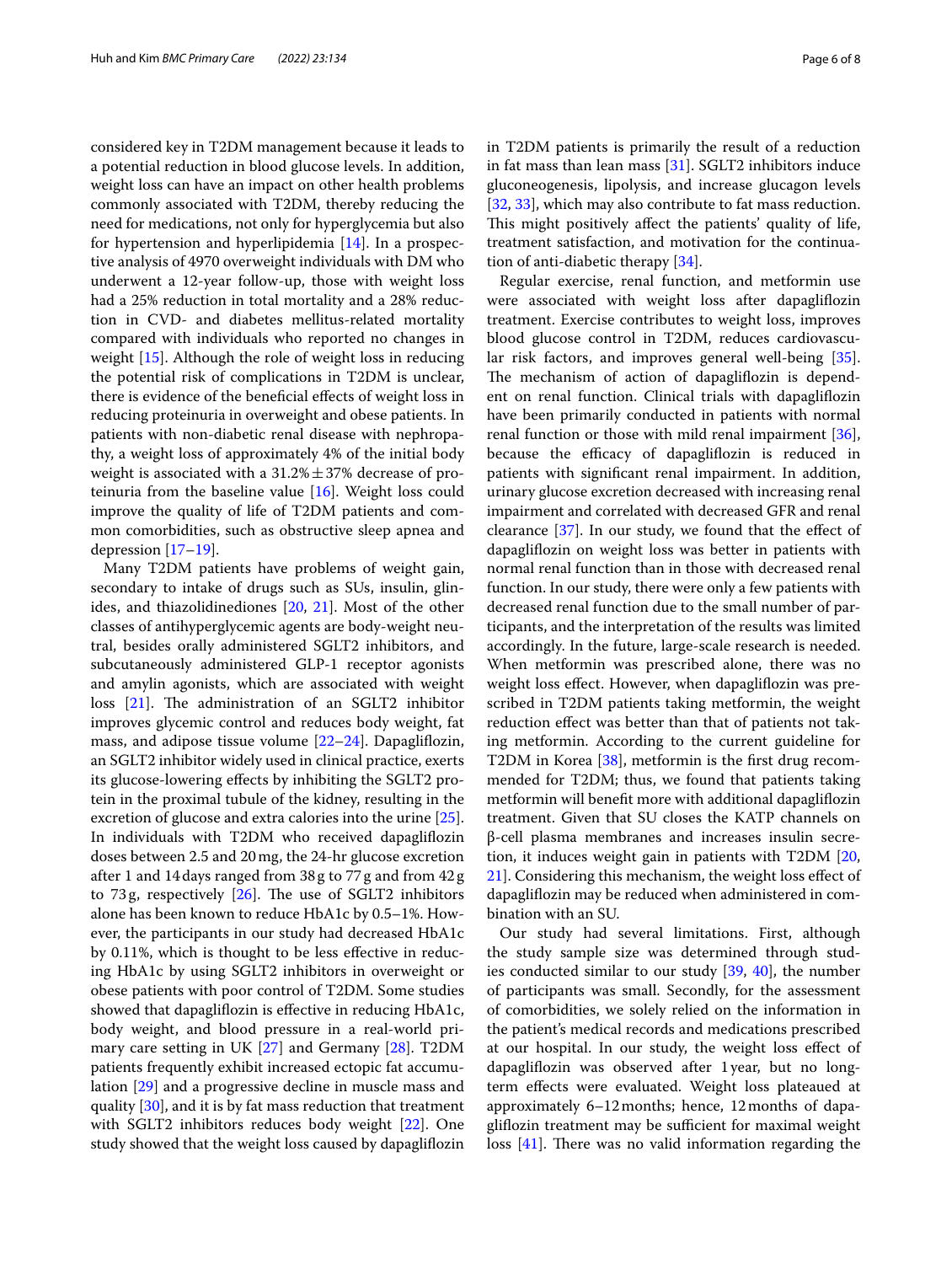onset of DM. Given that T2DM and hypertension of our study participants were managed in a primary care setting, there were limitations in comparing the fasting blood glucose and HbA1c levels and BP before and after dapaglifozin treatment. Although we might have considered some of the factors that infuenced weight loss in T2DM patients, we could not account for all confounding variables. Finally, our study was not a doubleblinded, placebo-controlled trial. Therefore, we were unable to compare the efects of dapaglifozin with those of other hyperglycemic agents. Despite these limitations, our study involved T2DM patients in a Korean primary care setting. In addition to describing the weight loss with dapaglifozin in primary care conditions, we also identifed patients who are more likely to have clinically meaningful weight reduction after start of dapaglifozin treatment.

## **Conclusions**

We showed that dapagliflozin can effectively reduce weight in T2DM patients who are regularly exercising, having a normal kidney function, and combining metformin. However, T2DM patients taking SU were less likely to have meaningful weight reduction. In T2DM patients with these conditions, it is possible to consider the preferential use of SGLT2 inhibitors over other antihyperglycemic agents.

#### **Abbreviations**

T2DM: T2 diabetes mellitus; OR: Odds ratios; CT: Confdence intervals; CVD: Cardiovascular diseases; HbA1c: Glycated hemoglobin; SGLT2: Sodium glucose co-transporter 2; SU: Sulfonylurea; eGFR: Estimated glomerular fltration rate.

#### **Acknowledgements**

None.

#### **Authors' contributions**

Y.H. and Y.S.K. were the principal investigators. They contributed substantially to the study conception and design, literature search, collection and assembly of data, data analyses, and data interpretation, and wrote all the drafts and the fnal version of the report. All authors approved the fnal version. Both authors had full access to all the study data and take responsibility for the integrity of the data and the accuracy of the data analysis. All authors had fnal responsibility for the decision to submit the manuscript for publication. The author(s) read and approved the fnal manuscript.

#### **Funding**

This research did not receive any specifc grant from funding agencies in the public, commercial, or non-proft sectors.

#### **Availability of data and materials**

The datasets generated during and/or analyzed during the current study are available from the corresponding author on reasonable request.

## **Declarations**

#### **Ethics approval and consent to participate**

This study adhered to the principles of the Declaration of Helsinki. The Institutional Review Board of Asan Medical Center approved our study [No. AMC-IRB 2020–0824]. The requirement for informed consent was waived by the

Institutional Review Board of Asan Medical Center because of the retrospective nature of the study.

## **Consent for publication**

Not applicable.

#### **Competing interests**

The authors declare that they have no competing interests.

#### **Author details**

<sup>1</sup> Department of Family Medicine, Uijeongbu Eulji Medical Center, Eulji Unversity, Gyeonggi-do, Republic of Korea. <sup>2</sup> Department of Family Medicine, Asan Medical Center, University of Ulsan College of Medicine, 88 Olymphic-Ro 43-Gil, Songpa-gu, Seoul 05505, Republic of Korea.

#### Received: 28 August 2021 Accepted: 4 May 2022 Published online: 27 May 2022

#### **References**

- <span id="page-6-0"></span>1. Chen L, Magliano DJ, Zimmet PZ. The worldwide epidemiology of type 2 diabetes mellitus—present and future perspectives. Nat Rev Endocrinol. 2012;8:228–36.
- <span id="page-6-1"></span>2. Nanditha A, Ma RC, Ramachandran A, Snehalatha C, Chan JC, Chia KS, et al. Diabetes in Asia and the Pacifc: implications for the global epidemic. Diabetes Care. 2016;39(3):472–85.
- <span id="page-6-2"></span>3. Won JC, Lee JH, Kim JH, Kang ES, Won KC, Kim DJ, et al. Diabetes fact sheet in Korea, 2016: an appraisal of current status. Diabetes Metab J. 2018;42(5):415–24.
- <span id="page-6-3"></span>4. Deshpande D, Harris-Hayes M, Schootman M. Epidemiology of diabetes and diabetes-related complications. Phys Ther. 2008;88(11):1254–64.
- <span id="page-6-4"></span>5. American Diabetes Association. Standards of medical care in diabetes—2013. Diabetes Care. 2013;36:S11–66.
- <span id="page-6-5"></span>6. Feldstein C, Nichols GA, Smith DH, Stevens VJ, Bachman K, Rosales AG, et al. Weight change in diabetes and glycemic and blood pressure control. Diabetes Care. 2008;31(10):1960–5.
- <span id="page-6-6"></span>7. Franz MJ, Boucher JL, Rutten-Ramos S, VanWormer JJ. Lifestyle weightloss intervention outcomes in overweight and obese adults with type 2 diabetes: a systematic review and meta-analysis of randomized clinical trials. J Acad Nutr Diet. 2015;115(9):1447–63.
- <span id="page-6-7"></span>8. Kanders BS, Ullmann-Joy P, Foreyt JP, Heymsfield SB, Heber D, Elashoff RM, et al. The block American lifestyle intervention (BALI): the design of a weight loss program for work-class African-American women. J Am Diet Assoc. 1994;94(3):310–2.
- <span id="page-6-8"></span>9. Smith G, Singleton JR. Obesity and hyperlipidemia are risk factors for early diabetic neuropathy. J Diabetes Complicat. 2013;27(5):436–42.
- <span id="page-6-9"></span>10. Igarashi T, Kawato H, Kamoshita S, Nosaka K, Seiya K, Hayakawa H. Acute tubulointerstitial nephritis with uveitis syndrome presenting as multiple tubular dysfunction including Fanconi's syndrome. Pediatr Nephrol. 1992;6:547–9.
- <span id="page-6-10"></span>11. Clar GJA, Court R, Waugh N. Systematic review of SGLT2 receptor inhibitors in dual or triple therapy in type 2 diabetes. BMJ Open. 2012;2:e001007.
- <span id="page-6-11"></span>12. National Institute on Alcohol Abuse and Alcoholism. Drinking levels defned, [https://www.niaaa.nih.gov/alcohol-health/overview-alcohol](https://www.niaaa.nih.gov/alcohol-health/overview-alcohol-consumption/moderate-binge-drinking)[consumption/moderate-binge-drinking](https://www.niaaa.nih.gov/alcohol-health/overview-alcohol-consumption/moderate-binge-drinking).
- <span id="page-6-12"></span>13. Levey S, Coresh J, Greene T, Stevens LA, Zhang Y, Hendriksen S, et al. Using standardized serum creatinine values in the modifcation of diet in renal disease study equation for estimating glomerular fltration rate. Ann Intern Med. 2006;145(4):247–54.
- <span id="page-6-13"></span>14. Redmon JB, Bertoni AG, Connelly S, Feeney PA, Glasser SP, Glick H, et al. Efect of the look AHEAD study intervention on medication use and related cost to treat cardiovascular disease risk factors in individuals with type 2 diabetes. Diabetes Care. 2010;33(6):1153–8.
- <span id="page-6-14"></span>15. Williamson F, Thompson TJ, Thun M, Flanders D, Pamuk E, Byers T. Intentional weight loss and mortality among overweight individuals with diabetes. Diabetes Care. 2000;23(10):1499–504.
- <span id="page-6-15"></span>16. Morales VMA, León M, Hernández E, Praga M. Beneficial effects of weight loss in overweight patients with chronic proteinuric nephropathies. Am J Kidney Dis. 2003;41(2):319–27.